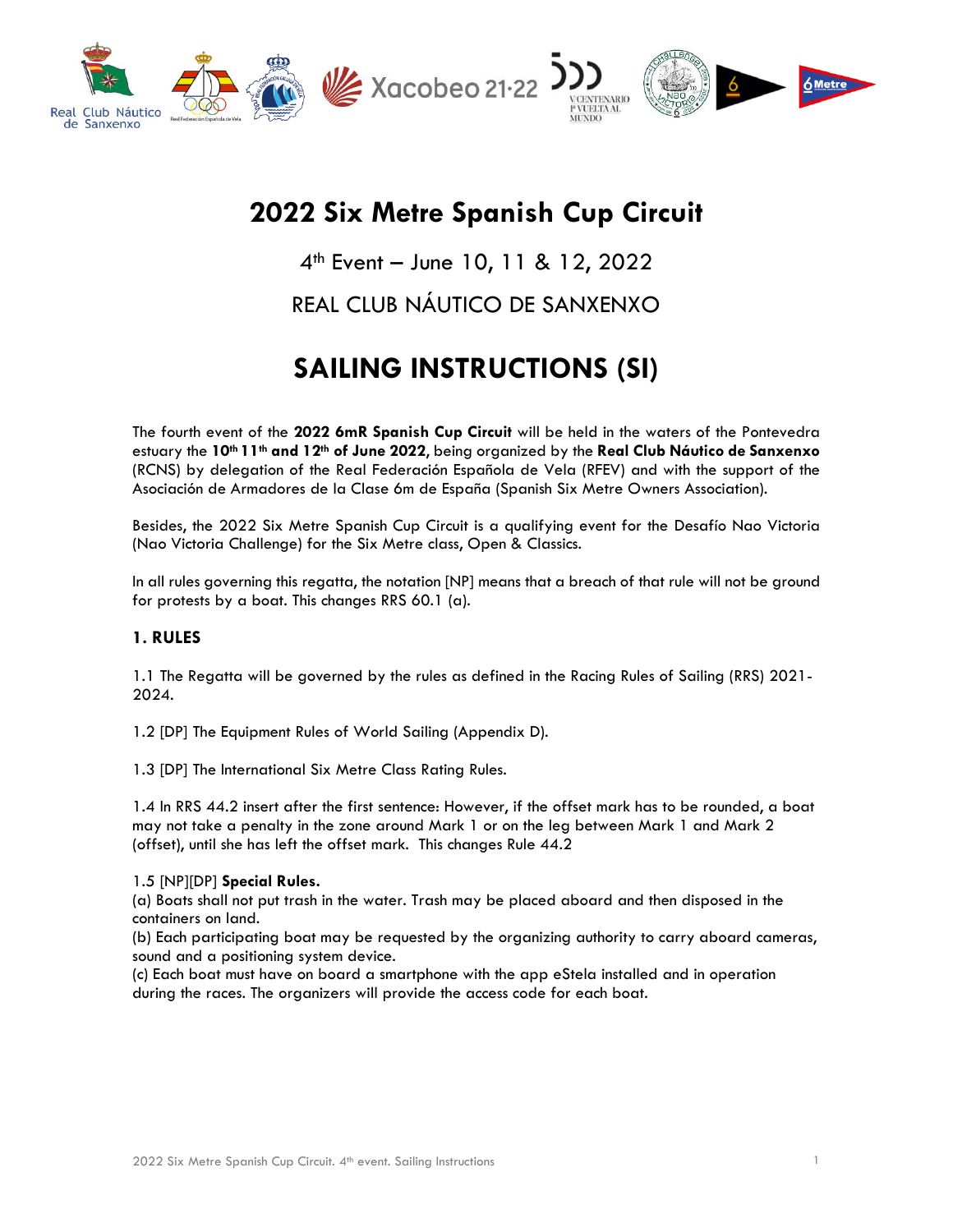

#### **2. NOTICES TO COMPETITORS**

2.1 Notices to competitors will be posted on the Official Notice Board (ONB) located at the Race Office, downstairs at the RCNS, and also on the Official Virtual Notice Board at the website of the event: [www.desmarque.es](http://www.desmarque.es/)

#### **3**. **CHANGES TO SAILING INSTRUCTIONS**

3.1 Any changes to the Sailing Instructions will be posted no later than two (2) hours before the warning signal of the first race of the day to which they apply, except that any change to the schedule of races will be posted by 20h00 the day before it will take effect in both the physical and virtual ONB.

#### **4. SIGNALS MADE ASHORE**

4.1 Signals made ashore will be displayed on the Signal Mast located on the terrace of the 3<sup>rd</sup> floor of the clubhouse.

4.2 When AP Flag is displayed ashore, the expression "1 minute" in the definition of the race signals is replaced with "not less than 40 minutes".<sup>[The</sup> This changes Signal AP of the Race Signals of RRS).

4.3 A white flag with the number 1 or number 2 with one sound displayed at least 60 minutes before the time for the first warning signal or not later than the time the AP flag is lowered, whatever happens later, means: 'Races will be sailed in the race area 1 or 2 respectively'. **5. RACE SCHEDULE**

5.1 Racing programme:

| Day   | Friday, 10 <sup>th</sup> June   | 10h00 - 12h00 Race Office opens / Registration<br>11h30 Skippers Briefing<br>15h00 Warning signal 1st race<br>Races |
|-------|---------------------------------|---------------------------------------------------------------------------------------------------------------------|
| Day 2 | Saturday, 11 <sup>th</sup> June | 13h00 Races                                                                                                         |
| Day 3 | Sunday, 12 <sup>th</sup> June   | 12h30 Races                                                                                                         |
|       |                                 | 15h30 Time limit warning signal                                                                                     |

5.2 Six races are scheduled. Two races per day are scheduled; additional races may be sailed on condition that the racing programme of the event will not become more than one race ahead of schedule.

5.3 On Sunday June 12 no warning signal will be displayed after 15h30 (being understood that such a warning signal from one of the classes entails the continuity of the procedure for the other class.)

5.4 There will be separate starts for both divisions (Open and Classics).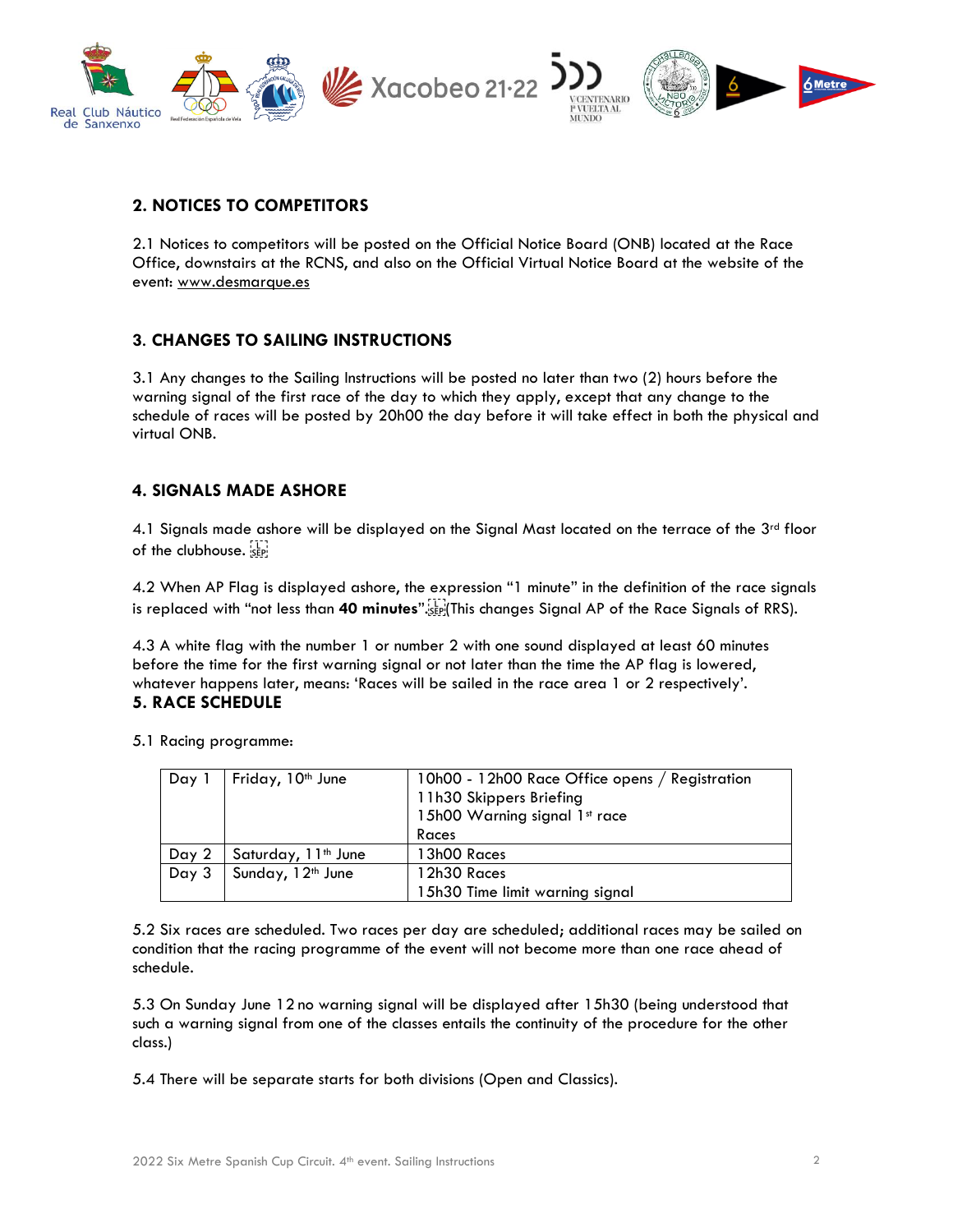

5.5 The warning signal for a race in the same day will be made as soon as possible. To alert boats that a race or sequence of races will begin soon, an orange flag will be displayed with one sound at least five minutes before the warning signal is made. see

5.6 Due to exceptional reasons and depending on the weather conditions, the Race Committee will be able to move the warning signal of the first race forward on Saturday and Sunday (in principle to 10h00), warning the participants not later than 20h00 on the previous day.

#### **6. CLASS FLAGS**

6.1 The class flag for OPEN Division will be **D (Delta)** 

6.2 The class flag for CLASSIC Division will be **E (Echo) 7. RACING AREAS**



7.1 **Appendix A** shows the approximate location of the racing area, set in the waters of the Pontevedra estuary.

The starting area will be located as indicated in **Appendix A**, with **two possible race areas** (1 and 2). The designated race area will be communicated as per the SI 4.3

7.2 The starting area is defined as the rectangle covering an area of 100 metres to leeward and to windward of the starting line and 50 metres outwards of each end of the line.

7.3 The Race Course is defined as the surface of a polygon whose edge exceeds by 100 meters the shortest theoretical course that a boat could make in racing.

#### **8. COURSES**

8.1 **Appendix B** shows the W/L courses, including the order in which the marks have to be passed or rounded, and the side on which each mark has to be left.

8.2 No later than the warning signal, the Race Committee will may signal the approximate bearing to the first mark from the starting line, broadcasting this information also via **VHF 69.** 

8. 3 Depending on the weather conditions, the distance of each leg (except offset 1-2) will be between 1.3 and 2.0 nautical miles in order to achieve the intended duration of the race.

8.4 The races may be shortened only when a minimum of three legs have been sailed (not taking into account offset 1-2).

8.5 The gate (3S/3P) may be substituted by a single mark, in that case this one shall be left to PORT.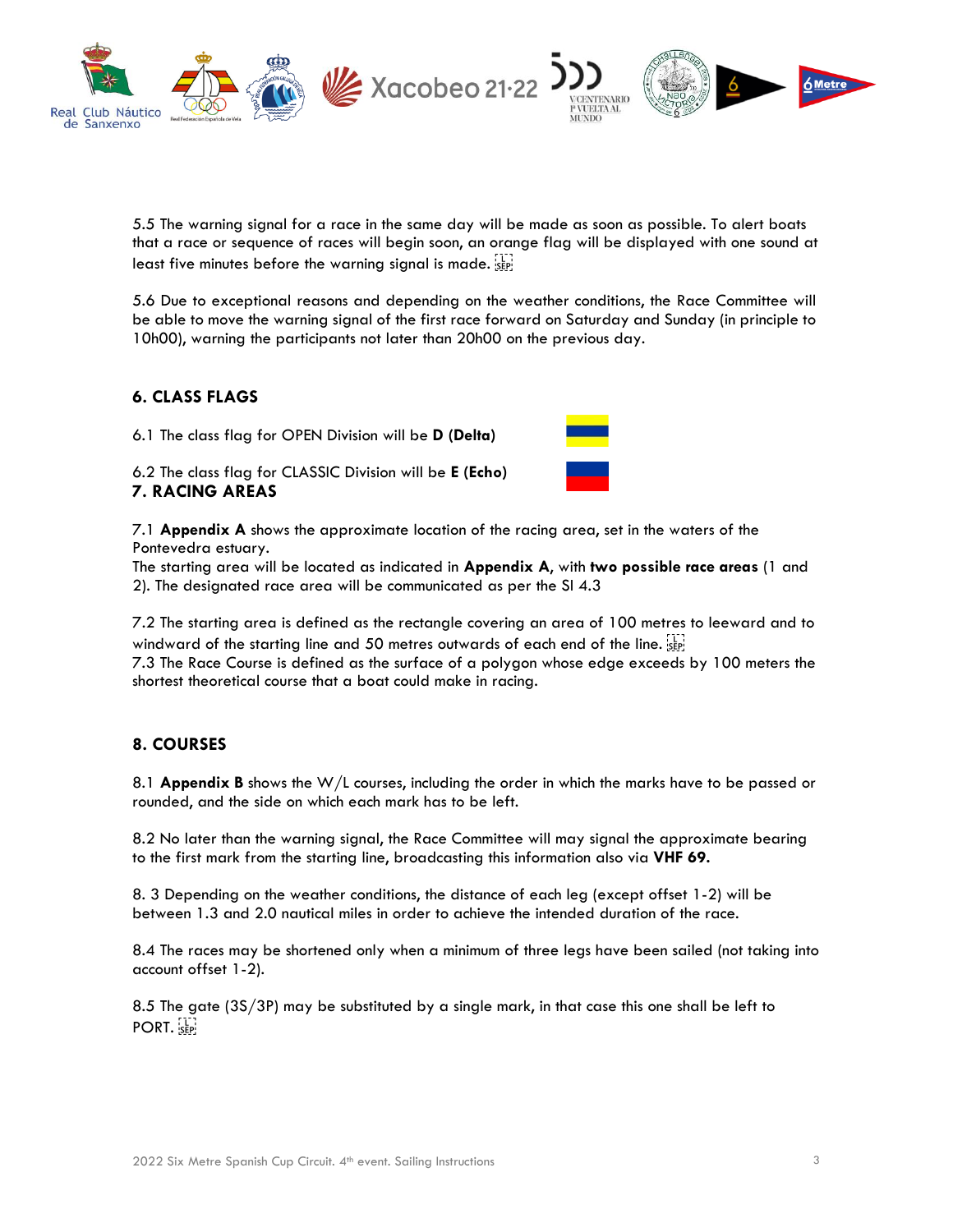

8.6 If the weather conditions condition this, coastal courses may be established and this will be decided and notified on the official VHF channel 69 from 20 minutes before the corresponding warning signal, as well as it will be displayed before the warning signal on a blackboard with the inscription "Appendix C" on board the RC boat. (Situation of the fixed marks for coastal races in Appendix C).

8.7 On coastal courses, if the Race Committee hoists a green or red flag no later than the warning signal, it means that there is an offset mark, which will be left to starboard or port, respectively.

#### **9. MARKS**

9.1 **COURSE MARKS:** Marks 1, 2 & 3 (S/P) will be conical **yellow** buoys.

9.2 **CHANGE OF COURSE MARK** will be a conical **red** buoy.

9.3 **STARTING MARKS:** Race Committee vessel displaying an orange flag at the starboard end of the linesse and conical yellow buoy (3P) at the port end.

9.4 **FINISHING MARKS:** Race Committee vessel displaying a **blue flag** and a cylindrical **orange** buoy. sepi

9.5 **OFFSET MARK** (Coastal courses): Inflatable yellow buoy.

#### **10. THE START**

10.1 **Starting line:** The starting line will be between a staff on the Race Committee vessel displaying an orange flag at the starboard end of the starting line  $\frac{1}{2}$  and an inflatable conical yellow buoy at the port end.

| Minutes before<br>starting signal | Visual signal<br>displayed | Visual signal<br>removed | Sound signal | <b>Means</b>          |
|-----------------------------------|----------------------------|--------------------------|--------------|-----------------------|
|                                   | Class flag                 |                          |              | Warning signal        |
|                                   | P, I, U or Black<br>flag   |                          |              | Preparatory<br>signal |
|                                   |                            | P, I, U or Black<br>flag | 1 long       | minute                |
|                                   |                            | Class flag               |              | Starting signal       |

10.2 A boat starting later than **4 minutes** after her starting signal will be scored Did Not Start (DNS) without a hearing. This changes RRS A4 and A5.1

10.3 [NP](DP) Boats whose warning signal has not been made shall avoid the starting area and either side of the starting line (see SI 7.2)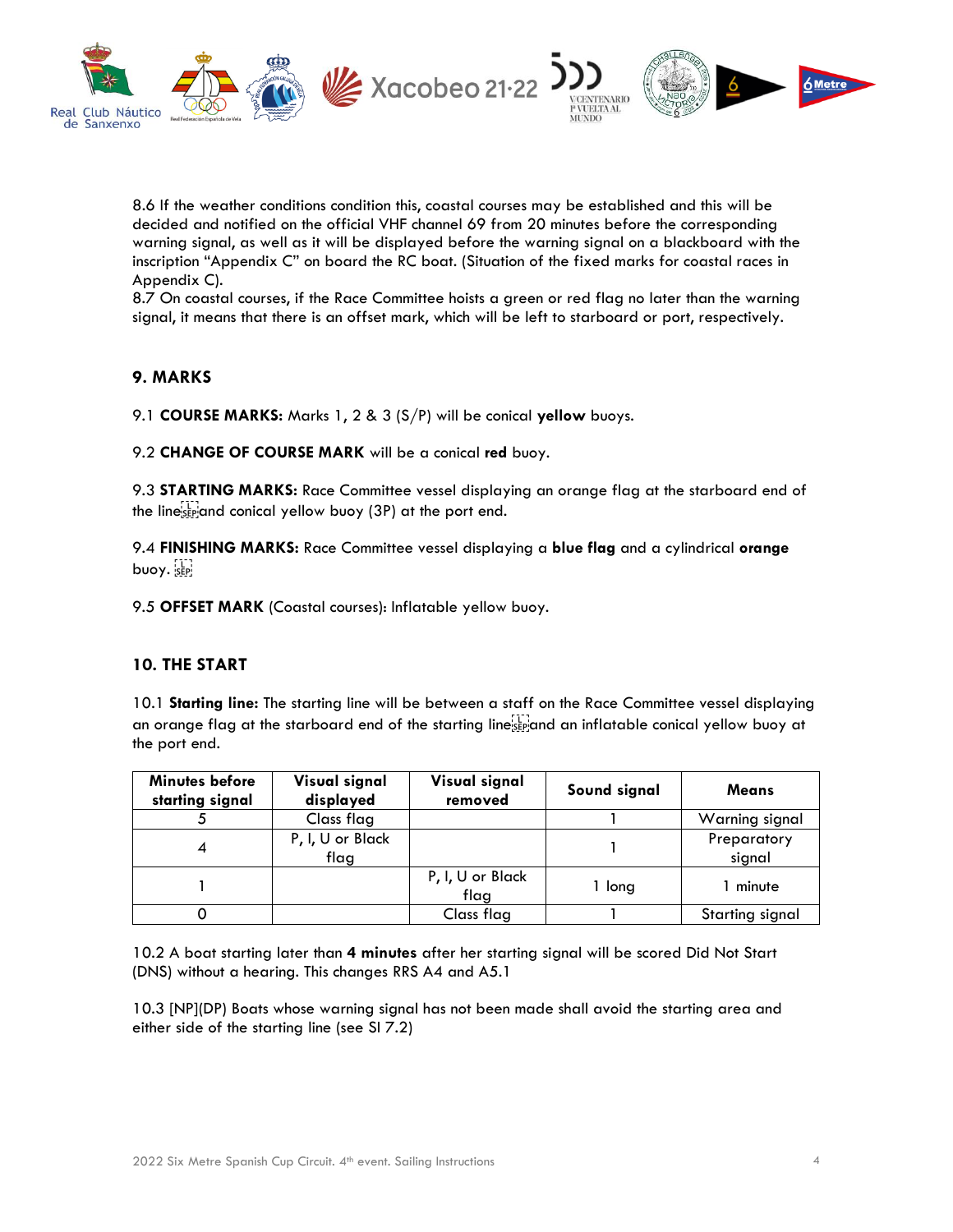

#### **11. CHANGE OF THE NEXT LEG OF THE COURSE**

11.1 To change the position of the next mark of the course, the Race Committee will lay a new RED mark (or move the finishing line) and will remove the original mark as soon as practicable or move the gate marks.

When in a subsequent change a new mark is replaced, it will be replaced by a mark with the original colour and shape.

11.2 Except at a gate, boats shall pass between the race committee boat signalling the change of the next leg and the nearby mark.

11.3 A change to the position of mark 1 will remove the mark 2 (Offset).

#### **12. THE FINISH**

12.1 The finishing line will be between a staff in a RC vessel displaying a blue flag and a cylindrical orange buoy.

#### **13. PENALTY SYSTEM**

13.1 RSS 44.1 is changed so that the Two-Turns Penalty is replaced by the One-Turn Penalty.

#### **14. TIME LIMIT AND TIME TARGET**

14.1 Time limits and target times will be as follows:

| <b>Class</b>    | <b>Time limit</b> | Mark 1 time limit | <b>Target time</b> |
|-----------------|-------------------|-------------------|--------------------|
| Open            | 100 min           | $35 \text{ min}$  | $60$ min           |
| <b>Classics</b> | $100$ min         | $40$ min          | $60$ min           |

14.2 If no boat has passed Mark 1 within the Mark 1-time limit, the race will be abandoned. Failure to meet the estimated target time will not be ground for redress. This changes RRS 62.1(a).

14.3 Boats failing to finish within 30 minutes after the first boat of each class sails the course and finishes, will be scored Did Not Finish (DNF) without a hearing. This change RRS 35, A4 and A5.1

14.4 For coastal courses, the time limit is 30 minutes per nautical mile for the first boat that sails the course and finishes it, and 15 minutes after the leading boat finishes for remainder competitors.

#### **15. REQUESTS FOR REDRESS**

15.1 A boat that finishes and has the intention to protest shall inform (by voice or via VHF 69) the RC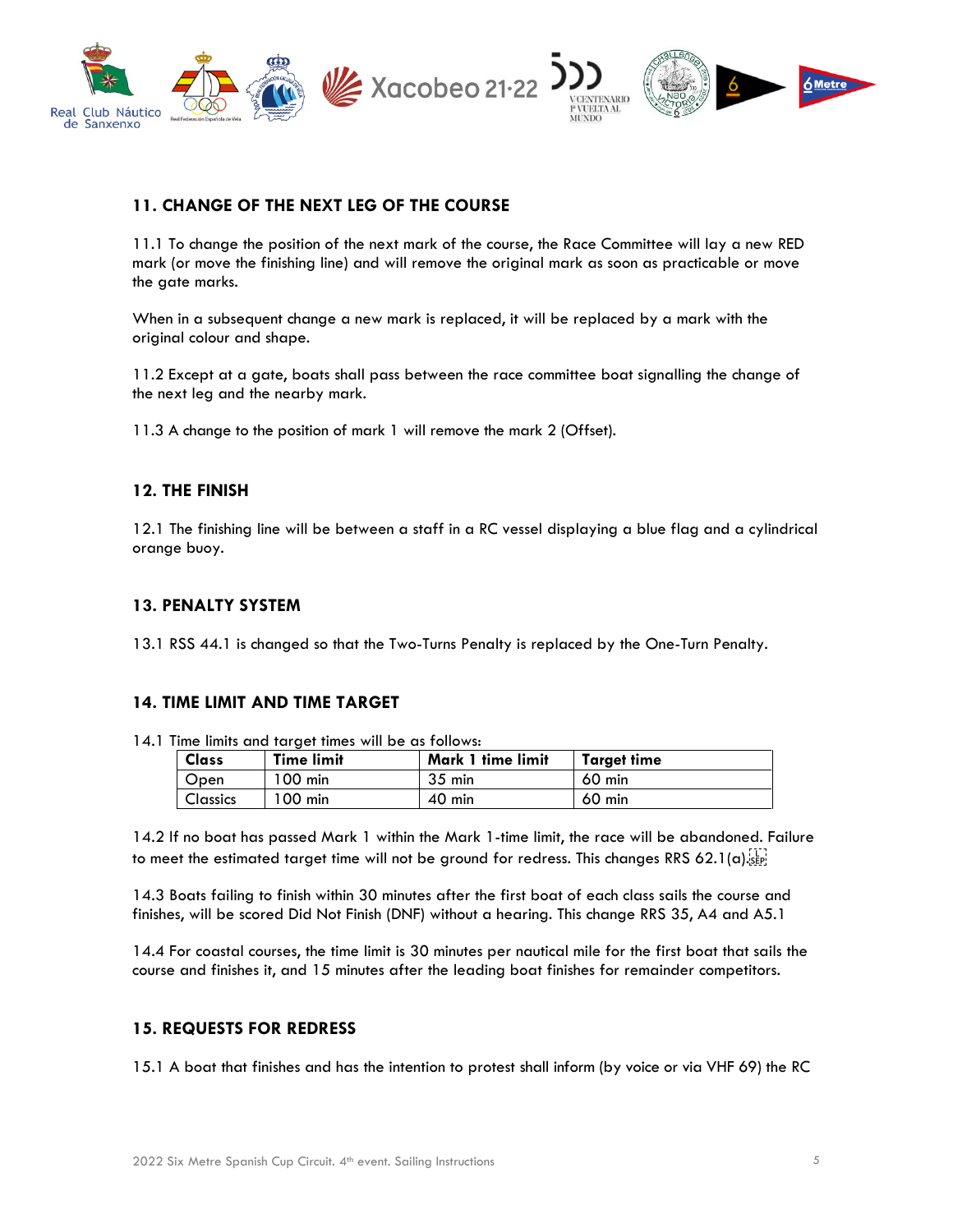

boat on the finish line right after finishing until her intention has been recognized by the RC and identifying those boats she intends to protest against. Addendum to RRS 61.1 (a).

15.2 A boat that retires or does not finish and has the intention to **protest** shall inform the Race Office (downstairs at the clubhouse) right after her arrival on shore by indicating the sail number of the boat she intends to protest against.

Protest forms will be available at the Race Office.

Protests and requests for redress or reopening shall be delivered there within the protest time limit.  $SEP$ 

15.3 The protest time limit is 120 minutes after the last boat of each division has finished the last race of the day or the Race Committee signals no more racing that day, whichever is the later. The exact time will be immediately indicated in both the physical and virtual ONB.

15.4 Notices will be posted on the ONBs no later than 15 minutes after the protest time limit in order to inform competitors of hearings in which they are parties or named as witnesses. Hearings will be held in the Jury Room, located near from the Race Office.

#### **16. SCORING**

16.1 Six races are scheduled.

16.2 a) When fewer than six races have been completed a boat's series score will be the total of her race scores. When six races have been completed, a boat's series score will be the total of her race scores excluding her worst score.

b) For the General Scoring of the 2022 6mR Spanish Cup Circuit, each boat will discard her worst score every six (6) valid races held.

16.3 There will be two independent rankings: Open and Classics.

16.4 To request correction of an alleged error in posted race or series results, a boat shall complete a 'scoring enquiry form' available at the Race Office.

#### **17. SAFETY REGULATIONS [NP][DP]**

17.1 Boats arriving for any reason at a point ashore other than the RCNS are requested to report immediately to:

| <b>RCNS Coordination</b> | 609 98 88 86 | <b>VHF 09</b> |
|--------------------------|--------------|---------------|
| <b>PRO</b>               | 608 82 30 36 | <b>VHF 69</b> |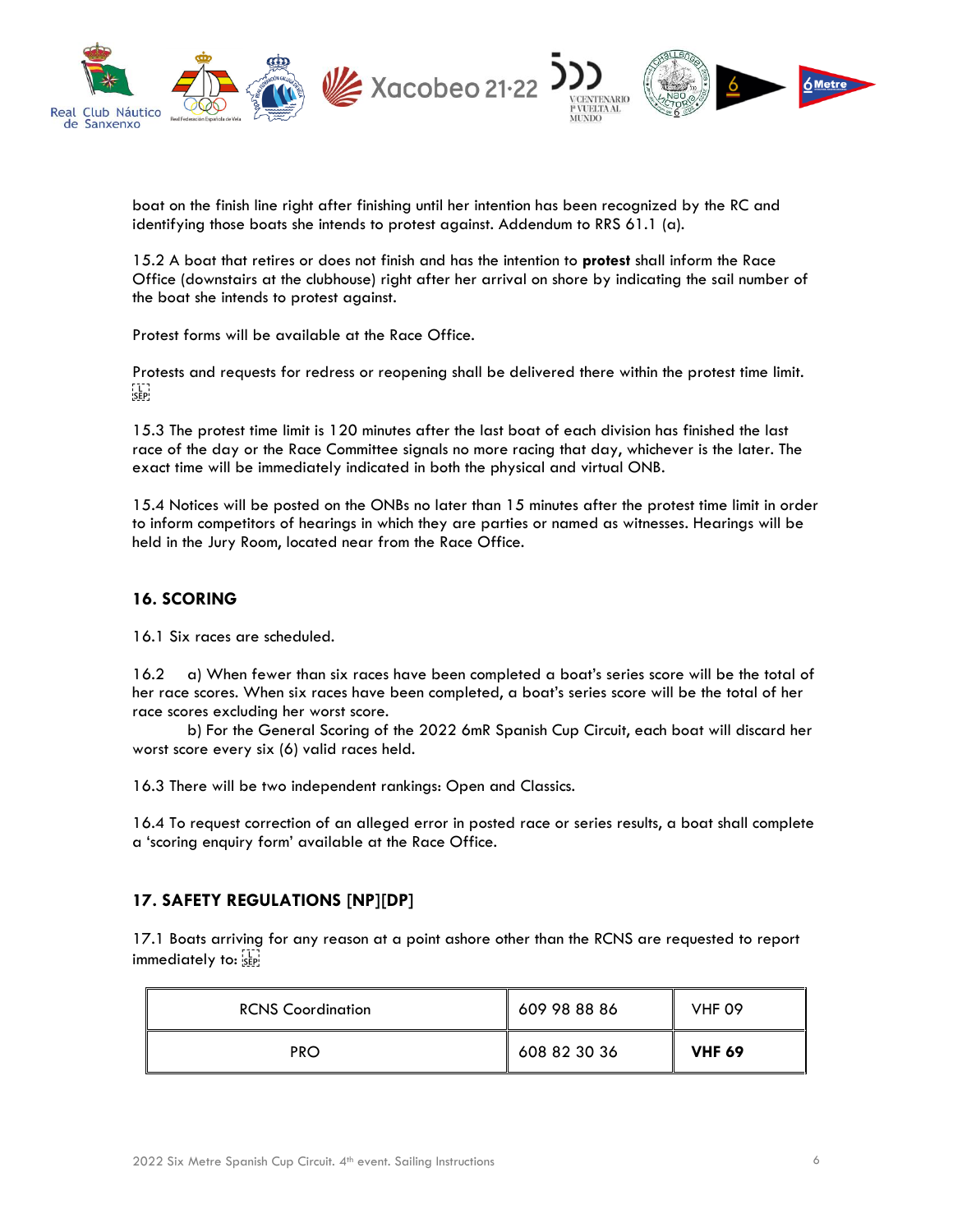

| <b>Maritime Rescue Coordination Center</b> | 900.202.202 | VHF $10/16$ |
|--------------------------------------------|-------------|-------------|

17.2 Boats not leaving the harbour for the races of the day, not starting, or retiring from a race shall inform the Race Committee as soon as possible. If they are on the water, they will inform via **VHF 69**.

17.3 All boats shall return only to their allocated moorings. see

17.4 To facilitate the search and rescue operations, boats asking for help are requested to signal their position and their identifying external details.

17.5 The Maritime Rescue Coordination Center broadcasts a local weather report daily on VHF 11 at the following local times: **08h15 12h15 16h15 20h15**

17.6 All competitors shall carefully comply with this sailing instruction. Otherwise they can be requested to pay the expenses of search and rescue operations.

#### **18. REPLACEMENT OF CREW AND EQUIPMENT [NP]**

18.1 Boats that want to replace a crewmember during the event shall inform the Race Committee. Replacement of another crewmember will not be allowed without prior approval of the Race Committee.

18.2 A crew will be composed of a maximum of five crewmembers. A guest may join the crew but he/she may not participate in the manoeuvres during the regatta. In addition, exceptionally, a minor sailor, duly registered, may join the crew. Both the guest and the minor sailor must be duly registered and in possession of a federative license.

18.3 Substitution of damaged or lost equipment that must be measured, is only allowed with approval of the Technical Committee.

#### **19. EQUIPMENT AND MEASUREMENT CHECKS**

19.1 A boat may be inspected by the Technical Committee at any time for compliance with the class rules.

#### **20. OFFICIAL BOATS**

20.1 The official boats will be identified by displaying flags as follows:

| .           | -     |
|-------------|-------|
| Boat        | ∽laa  |
| ∴ommittee ' | ellow |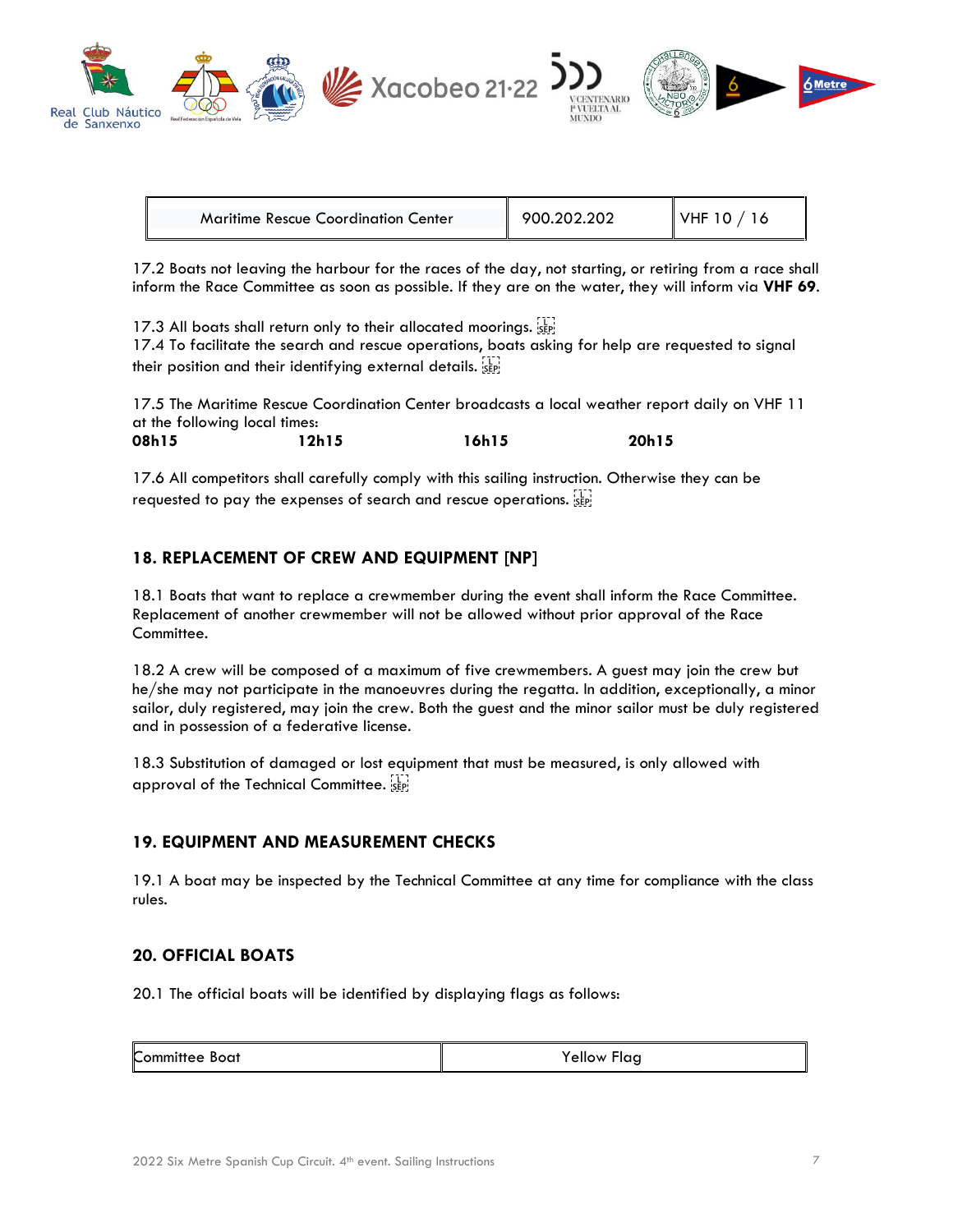

| Jury Boats               | White flag with letters "JURY" in black |
|--------------------------|-----------------------------------------|
| Technical Committee Boat | White flag with letters "TC" in black   |

#### **21. SUPPORT BOATS [DP] [NP]**

21.1 All support boats must be clearly identifiable to the participating yacht they support. Team leaders, coaches and other support personnel shall stay outside areas where boats are racing from the time of the warning signal for the first class to start until all boats have finished or the Race Committee signals a postponement, a general recall or an abandonment.

#### **22. HAUL-OUT RESTRICTIONS [DP] [NP]**

22.1 From 20h00 on the day before the beginning of the races, boats shall not be hauled out except with and according to the terms of prior written permission of the PRO.

22.2 In the event of an urgent need to haul-out, the person in charge of the boat will do everything possible to communicate via radio, telephone or otherwise with the PRO and, if this is not achieved, authorization may be requested later.

#### **23. RADIO COMMUNICATION [NP] [DP]**

23.1 Except in an emergency or to accomplish a rule, a boat shall neither make voice nor data transmissions while racing nor receive voice or data communications not available to all boats.

23.2 The Race Committee will make use of **VHF 69** to make announcements to competitors.

23.3 30 minutes before the time of the warning signal for the first race of the day, the Race Committee will emit, if possible, a time check in that channel.

#### **24. PRIZES**

24.1 A plaque of the RFEV as 6mR Spanish Cup Champion will be awarded to the first team of each class (Open and Classics) whose crew is formed only with Spanish sailors or foreign sailors legally resident in Spain.

24.2 The complete list of trophies will be posted on the Official Notice Board before the start of the first race of the event.

#### **25. DISCLAIMER OF LIABILITY**

25.1 All competitors participate in the regatta entirely at their own risk and responsibility. See RRS 3 – Decision to Race.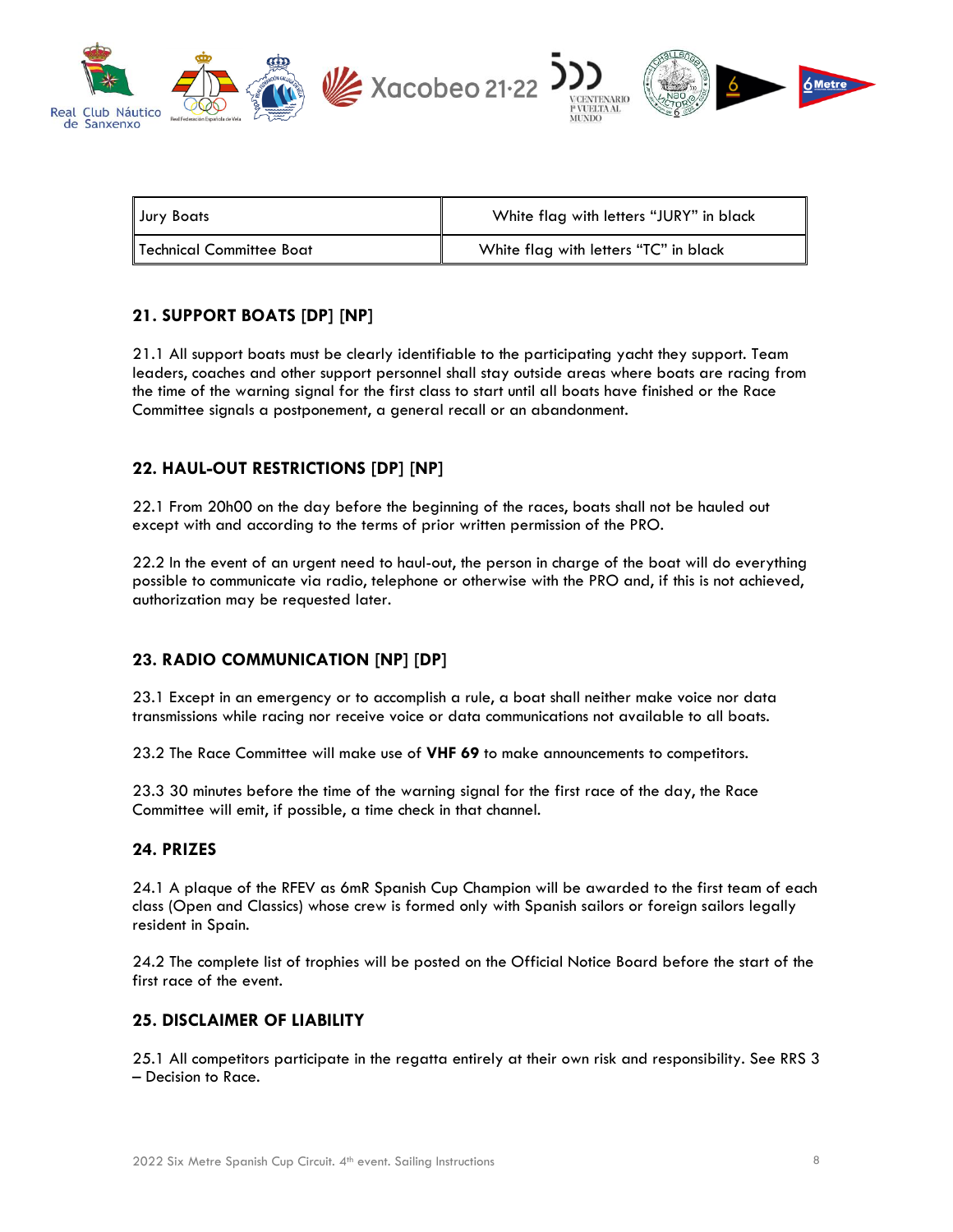

#### **ADDITIONAL INFORMATION – TIDES AND SUNSET**

**SUNSET TIMES** (local time)

Friday  $06/10/22 = 22:10$  h. - Saturday  $06/11/22 = 22:11$  h. - Sunday  $06/12/22 = 22:11$  h.

The tides at the estuary of Pontevedra will be (times indicated are Spanish time):

|           | Pontevedra Estuary<br>Friday June 10 |        |           | <b>Pontevedra Estuary</b><br>Saturday June 11 |        |
|-----------|--------------------------------------|--------|-----------|-----------------------------------------------|--------|
|           | Time                                 | Height |           | Time                                          | Height |
| High Tide | 00.51                                | 3.1    | High Tide | 01.47                                         | 3.2    |
| Low Tide  | 07:15                                | 1.1    | Low Tide  | 08:05                                         | 0.9    |
| High Tide | 13:29                                | 3.1    | High Tide | 14:18                                         | 3.3    |
| Low Tide  | 19:36                                | 1.1    | Low Tide  | 20:25                                         | 0.9    |

| Pontevedra Estuary<br>Sunday June 12 |       |     |  |
|--------------------------------------|-------|-----|--|
| Height<br>Time                       |       |     |  |
| High Tide                            | 02.37 | 3.4 |  |
| Low Tide                             | 08:53 | 0.7 |  |
| High Tide                            | 15:08 | 3.5 |  |
| Low Tide                             | 21:15 | 0.7 |  |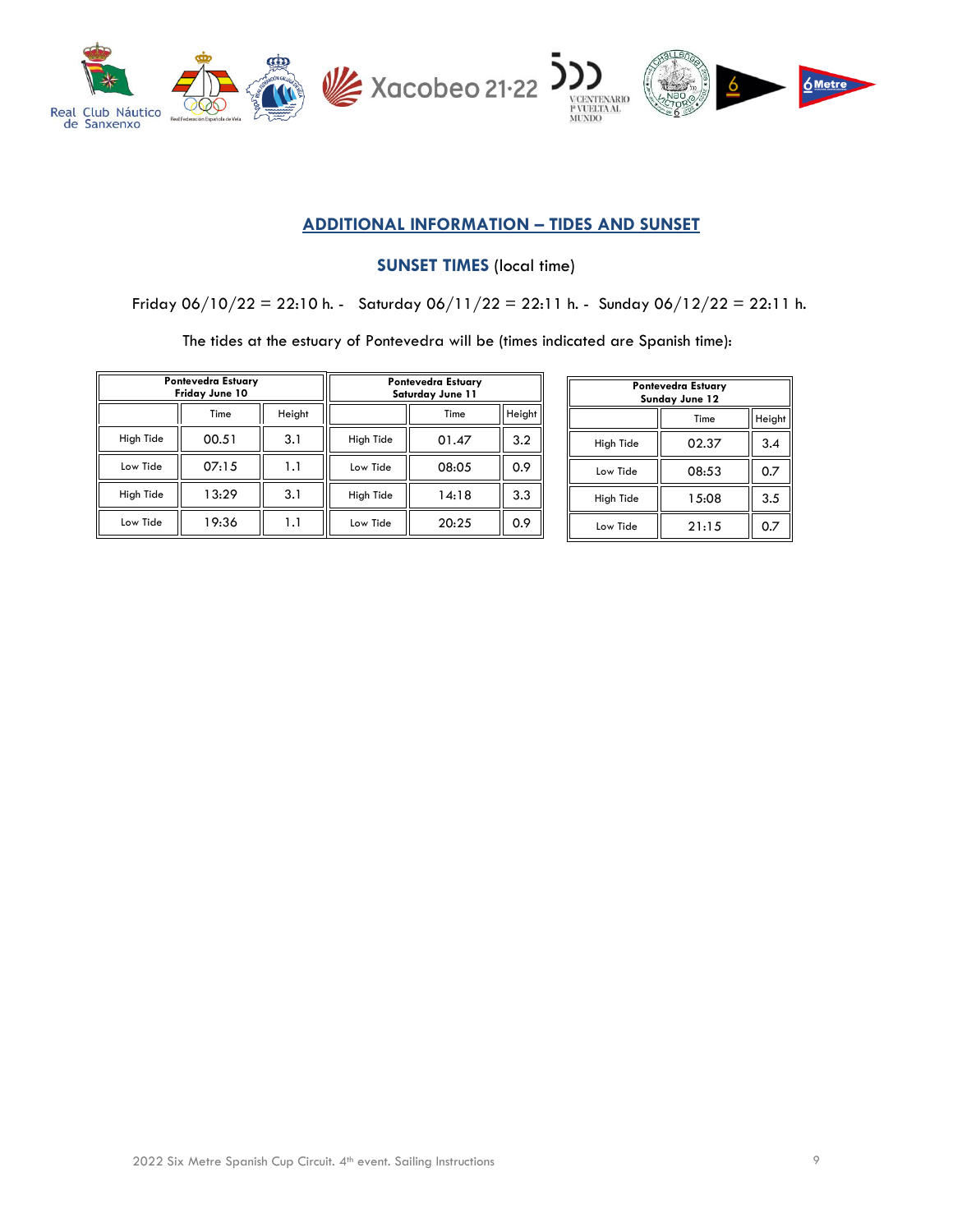

### **APPENDIX A**

RACING AREAS

#### **Race Areas following a preference order**

**1 =** White Flag whith number **1**

**2 =** White Flag whith number **2**

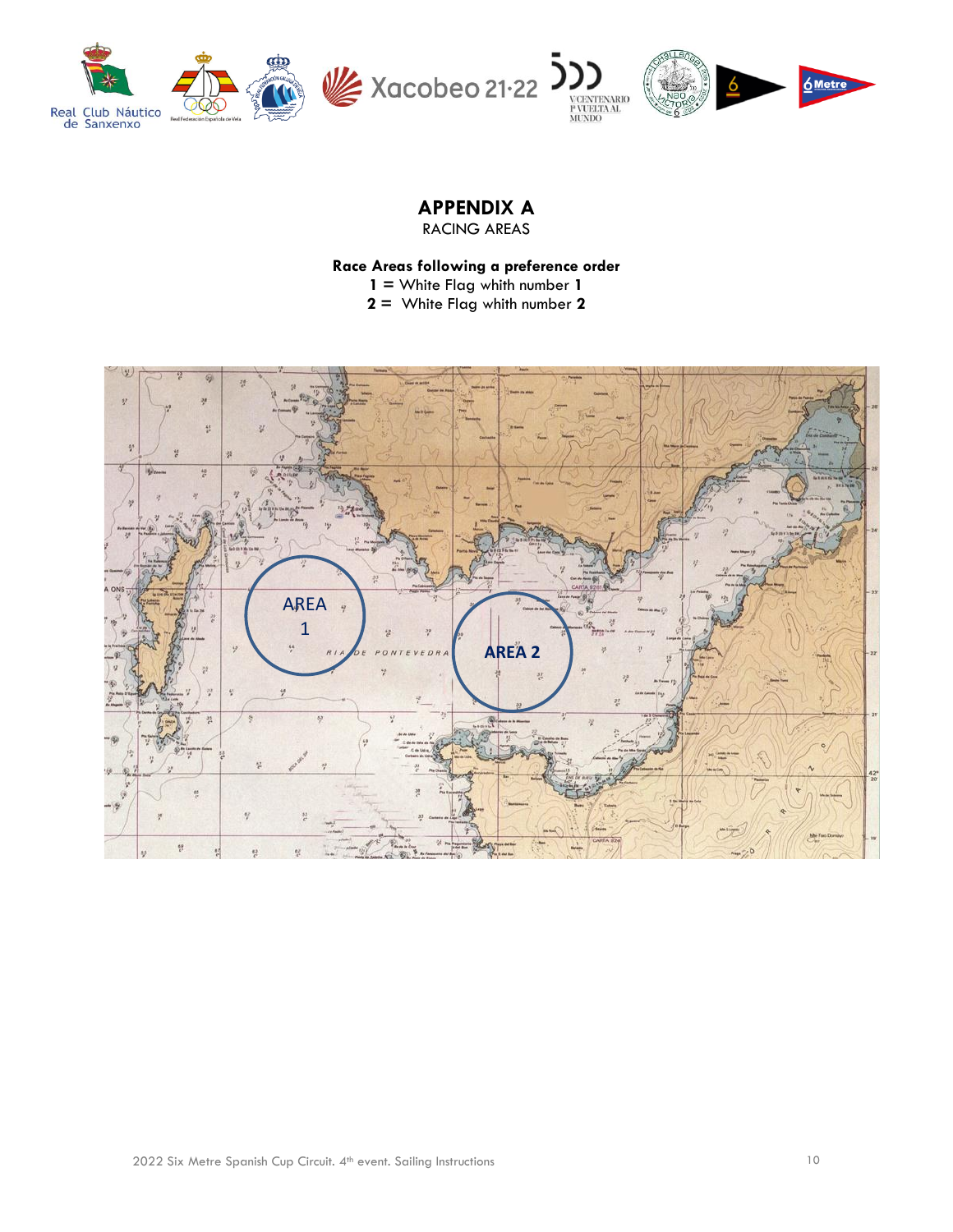

The situation of the fixed marks of the Pontevedra estuary which the coastal races may pass, will be:

- Mourisca (Lighthouse in front of Bueu) =  $N$  42° 20.874' W 008° 49.202'
- Morrazán (Red bouy at Pontevedra Estuary centre) = N 42° 22.372´ W 008° 47.016´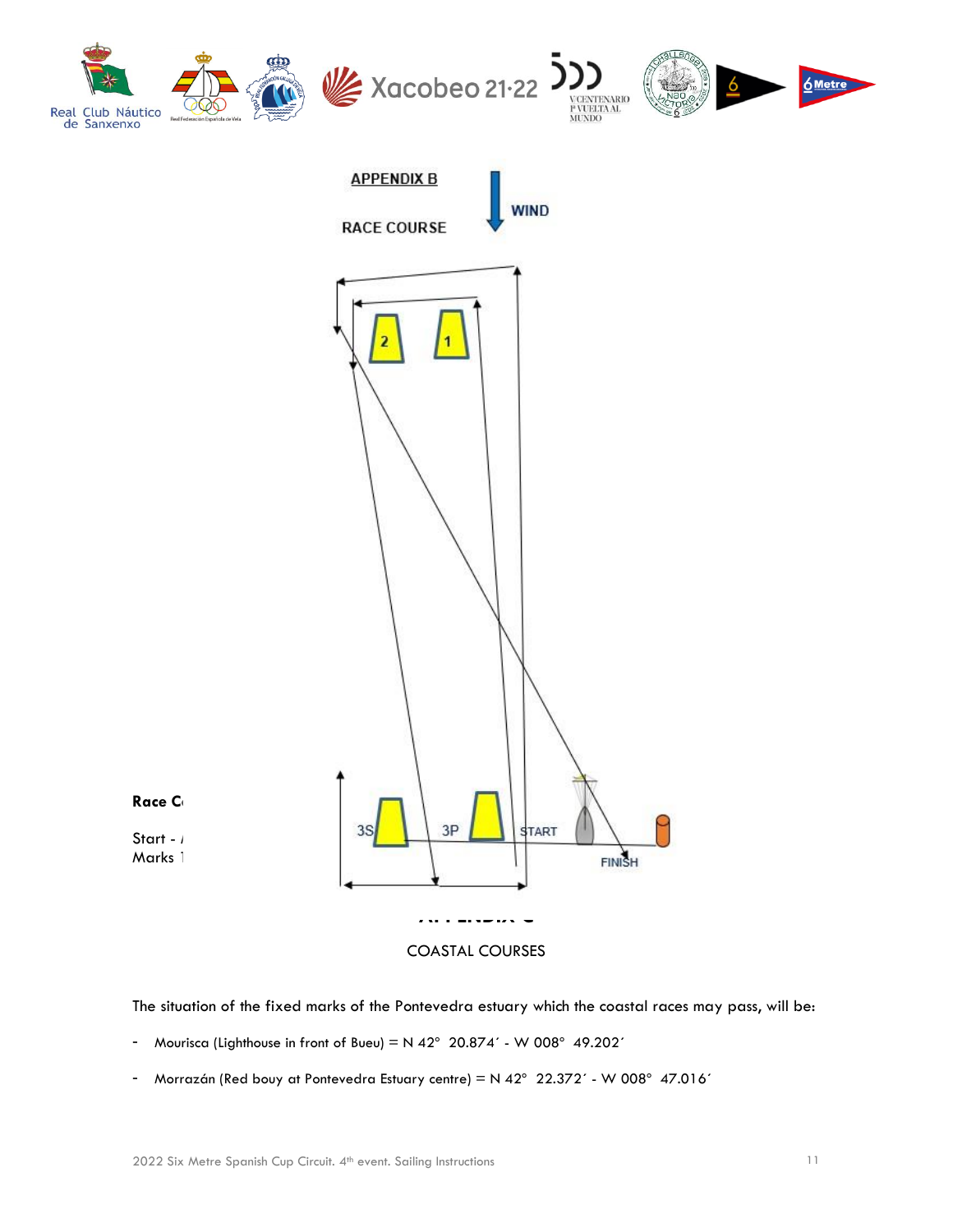

- Os Pelados (Bi-colour buoy in front ot Aguete) =  $N$  42° 23.033´ W 008° 44.444´
- Picamillo (Lighthouse leaving the estuary of Pontevedra) =  $N$  42° 24.275′ W 008° 53.430′
- Emisario de Tambo Tambo's outfall (Iron Yellow) =  $N$  42° 24.370´ W 008° 42.968´